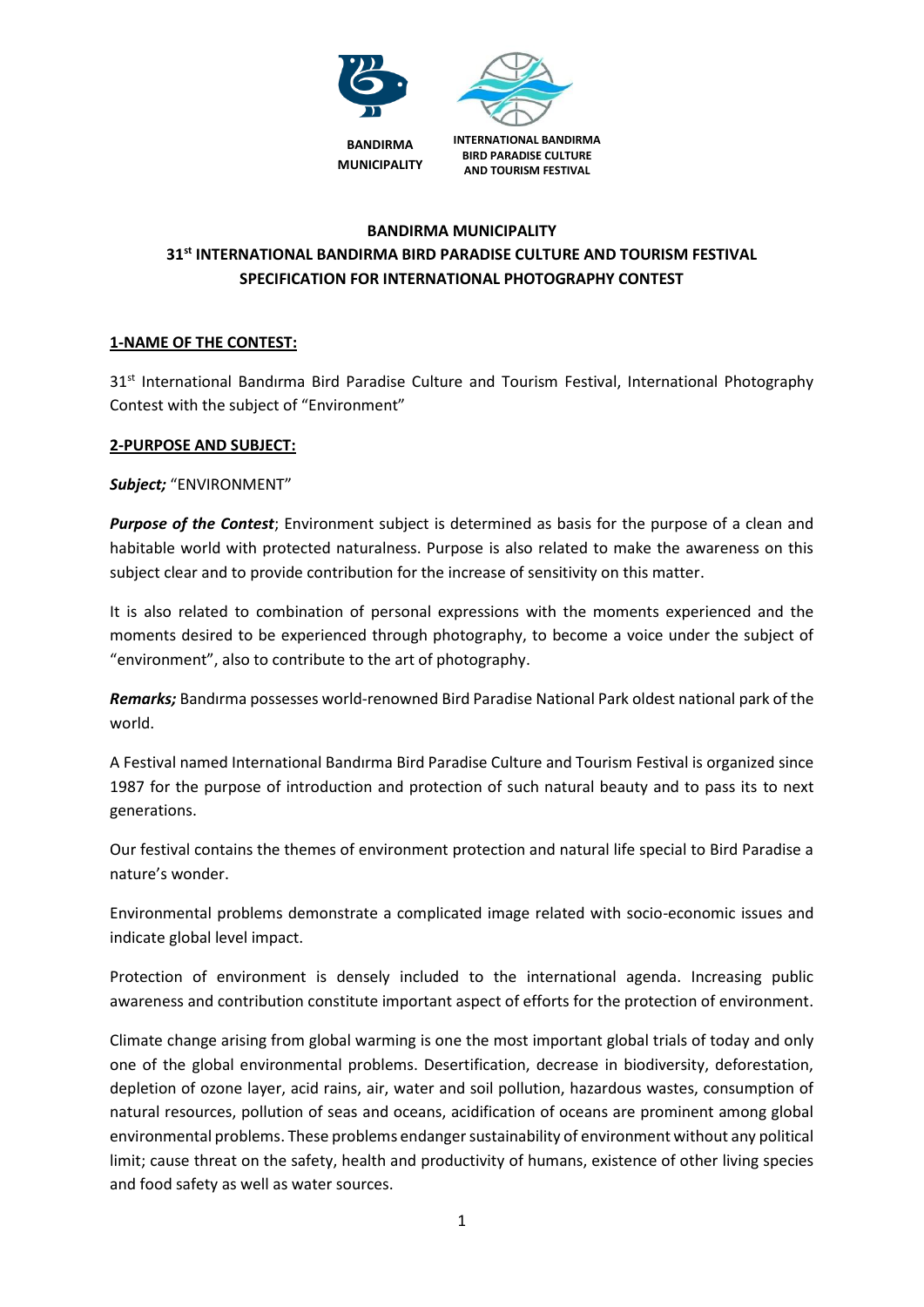

Since the environmental problems have the nature of triggering each other, creating synergy for the implementation of processes will reflect positively on the solution efforts.

Solution of global environmental problems such as climate change, desertification and loss of biodiversity requires duo-regional and multi partnered international cooperation as well as international efforts.

As from 1960s, initiatives for the measures relating to environmental problems have been included to the agenda of communities slowly and begun being effective for the determination of environmental policies at international level. Basic purpose of the environmental policies is to hold environmental quality at certain level and to increase public welfare as much as possible. Although environmental policies are differed on country basis, basic concept is "sustainable development" as common objective. Through sustainable development, economic and social development is provided on one hand and it is aimed to protect natural resources, to provide opportunity for next generations, to decrease human pressure occurred on the environment on the other hand.

Turkey has become a party of numerous environmental agreements both on global and regional levels by considering the socio-economic conditions and development priorities for the purpose of providing contribution to environmental problems.

# **3-CONTEST CATEGORY/SECTIONS:**

Contest is in digital category and comprise two sections.

a) Digital Colour Open TRAD

b) Digital Monochrome Open TRAD

Black-White photographs must comply with the Monochrome definition of FIAP.

All photographs have to comply with FIAP Traditional Photo (TRAD) definition.

# **a) FIAP Definition of the black and white photography (monochrome)**

A black and white work fitting from the very dark grey (black) to the very clear grey (white) is a monochrome work with the various shades of grey. A black and white work toned entirely in a single colour will remain a monochrome work able to stand in the black and white category; such a work can be reproduced in black and white in the catalogue of a salon under FIAP Patronage. On the other hand a black and white work modified by a partial toning or by the addition of one colour becomes a colour work (polychrome) to stand in the colour category; such a work requires colour reproduction in the catalogue of a salon under FIAP Patronage.

# **b) FIAP Definition of "Traditional Photo"**:

A traditional photograph maintains the original single capture image content with minimal adjustments which should not alters the reality of the scene and should appear natural.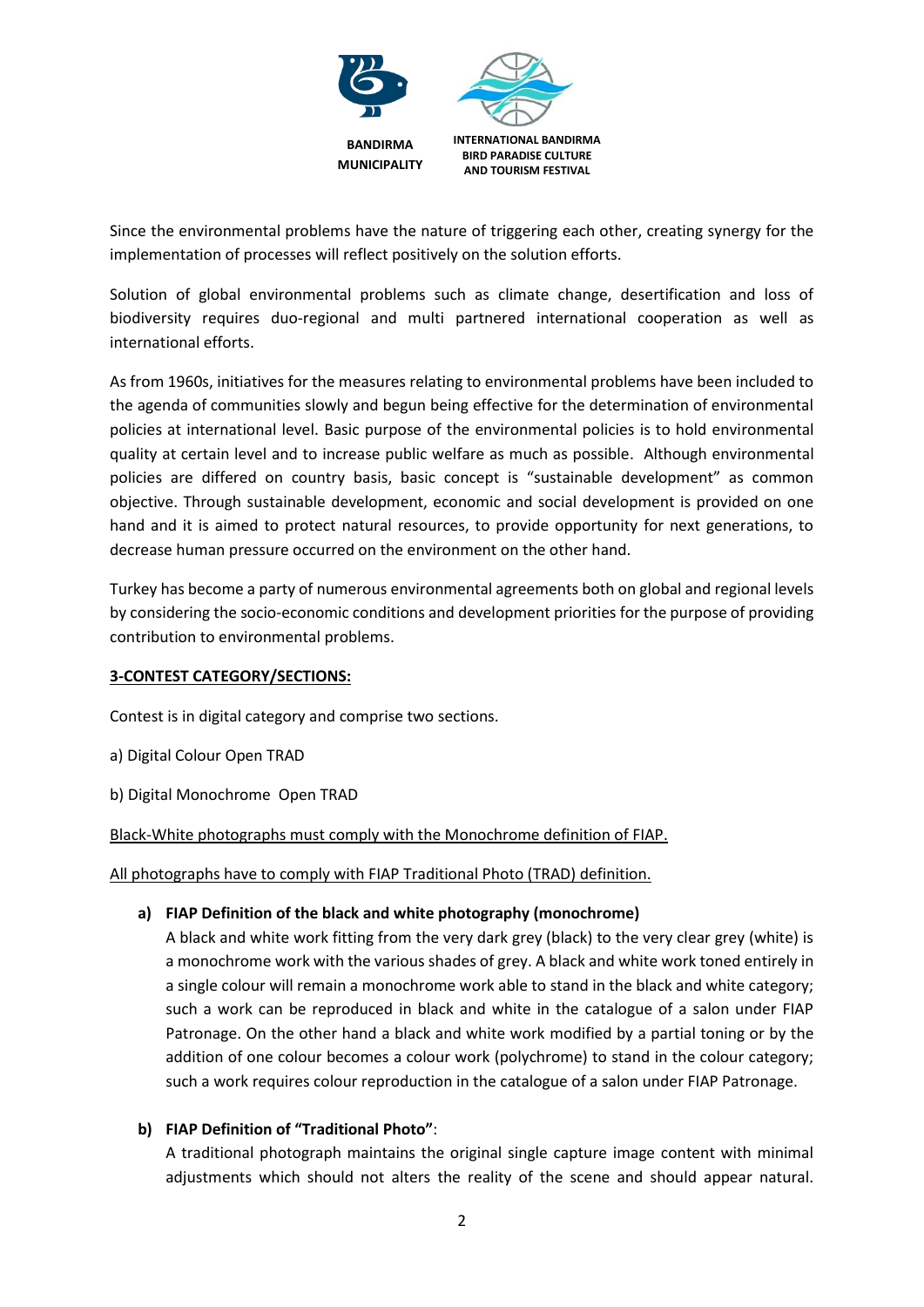

Rearranging replacing, adding to or removing any part of the original image by cropping is strictly forbidden. HDR ( High Dynamic Range ) and focus-stacking techniques, whether done in camera or post capture, are strictly forbidden.

# **4-TERMS FOR PARTICIPATION:**

- c) Participation is free of any charge.
- d) There is no limitation relating to *Shooting date* of photographs.
- e) Everyone professional or amateur over 18 years old may participate until deadline.
- f) Elective board, contest secretary and TFSF representative and their first degree kin as well as persons included to *TFSF Restriction List* and *FIAP Red List* may not participate to contest.
- g) Participants are free for expression within the frame of aforementioned subject and purpose.
- h) Participants are allowed to attend each section of contest with *maximum 4 (four) photographs per section***.**
- i) With the sole act of submitting his/her images or files to a salon under FIAP Patronage, the entrant accepts without exception and with no objection the following terms:

- that the submitted images can be investigated by FIAP to establish if these obey to FIAP regulations and definitions even if the entrant is not a member of FIAP,

- that FIAP will use any means at its disposal for this undertaking,

- that any refusal to cooperate with FIAP or any refusal to submit the original files as captured by the camera, or failure to provide sufficient evidence, will be sanctioned by FIAP,

- that in case of sanctions following the noncompliance with FIAP regulations, the name of the entrant will be released in any form useful to inform the breaches of the rules.

- j) It is recommended to leave the EXIF data in the submitted files intact in order to ease eventual investigations.
- k) All parts of the image must have been photographed by the author who is holding the copyright of all works submitted.
- l) In the general interest of the event, the reproduction of the remitted works is allowed in the printed or digital catalogue, except when expressly prohibited by the author. In this matter the rules about copyright have to be strictly followed. Under no circumstances the organizer is allowed to use the pictures handed in for other purposes.
- m) Competitors can freely use traditional or modern photographic technique, except for manipulation (which disrupts the integrity of the original photo and adds or subtracts any object). Studies involving manipulation will not be evaluated. Reasonable level corrections such as colour, contrast and density of photographs are allowed. This issue is decided under discretion of the jury.
- n) Panoramic photographs generated by placing multiple photographs next to each other are accepted to contest provided that only real images shot at the same time are used.
- o) Participant is responsible all permits and obligations related to use of manned and unmanned air vehicles such as drones for photograph shooting.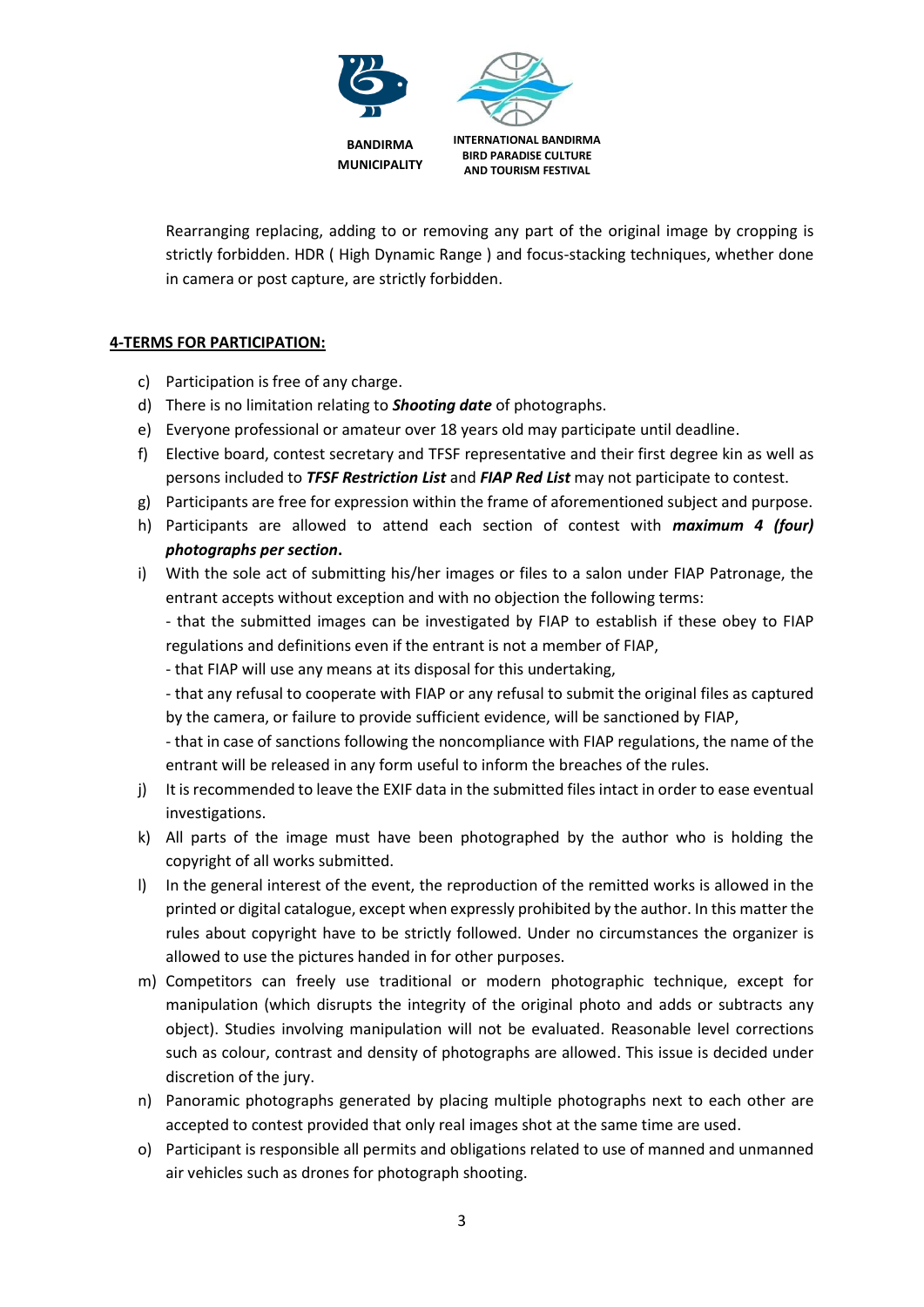

- p) Participant accepts, agrees and undertakes that he/she has taken all permits and that he/she owns the photograph uploaded to website for contest. Any contrary action is considered as violation of rules. Any reward, title and gain obtained by persons acting in contrary with this statement are withdrawn. Place of revoked award is left empty. Situation is notified to FIAP. If the award is granted, participant is asked to return such reward.
- q) Any action or change on the photograph presented to contest to misguide the assessment board and to attempt to deceive as the photograph as his/her own even if it is not is considered as violation of rules.
- r) Sanctions in article 13 of *"TFSF U/UA Contest Organization Standards Regulation"* are implemented for persons violating the rules.
- s) Participants with on-going restriction decision due to aforementioned reasons may not attend to the contest.
- t) Regulation board may request from participant to present their original files of photographs winning the award and demonstration reward. Unchanged original dia positive, negative or digital files winning the award and demonstration reward must be ready to send to Regulation Board.
- u) *"TFSF National and International Contest Organization Standards Regulation" and "Elective Board" resolutions are applicable for the issues not regulated by this specification and in disputed cases.*
- v) Contest results shall be posted on Bandirma Municipality and Photographic Arts Federation of Turkey (TFSF) websites; all participants shall be notified by Regulation Board by phone and email relating to all awards and exhibition.

# **5- NAMING AND SUBMISSION OF THE WORKS:**

- **a)** Since the contest shall be held according to online system, no alternative submissions (e-mail, cargo, hand delivery etc.) shall be accepted.
- **b)** the photographs shall only be submitted to the following addresses:

*i) Turkish* ><https://www.tfsfonayliyarismalar.org/>

*ii) English*[> https://www.tfsfonayliyarismalar.org/en/](https://www.tfsfonayliyarismalar.org/en)

- **c)** Photograph submission instructions shall be followed. In order to upload the photographs to the relevant page, membership is required. Membership shall be finalized by clicking activation link which will send from the system to your e-mail address after you become a member.
- **d)** Sizing and naming of the photographs to be uploaded at the participation shall be done in advance and files shall be kept ready and uploaded in a single session.
- **e)** Photographs to be uploaded must be without a mat and margin. There must be no name, signature, logo, date and similar information about the identity of the participant on the photograph.
- **f)** The photographs which will participate in the contest must be recorded in *JPG / JPEG* format with *150-300 dpi* resolution and *8-12 compression* quality, and the files must not be less than *2 Mb*, and they must not exceed *3 Mb*.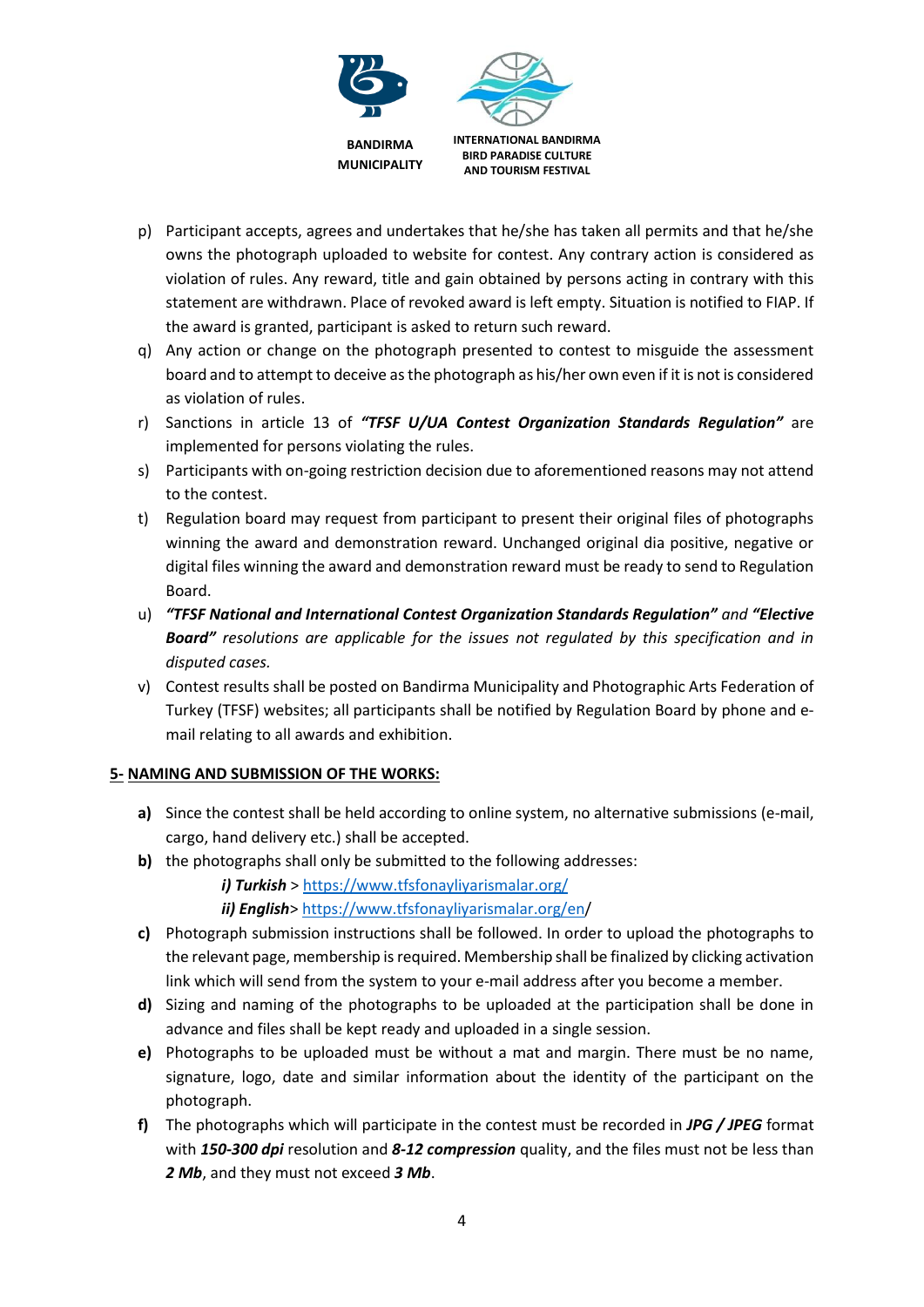

### **6- NAMING OF FILES:**

- **a)** The name of each photograph file must include maximum 31 characters.
- **b)** If you name the photo for the first time, you should not use this photo under another name as per FIAP rules. If you named your photo in another FIAP contest, use the same name.
- **c)** In case of errors arising from system or user during online membership or participating in the contest, the problem will be solved in a short time and the participant will be informed if information is given b[y onlineyarismalar@tfsf.org.tr](mailto:onlineyarismalar@tfsf.org.tr) mail address.
- **d)** Bandırma Municipality will not be responsible for possible problems which may arise from uploading the works.

# **7- SCHEDULE OF CONTEST:**

| Announcement Date of Contest:    | <b>February 25, 2020</b>                        |
|----------------------------------|-------------------------------------------------|
| <b>Starting Date of Contest:</b> | <b>February 26, 2020</b>                        |
| Deadline for Participation:      | May 17, 2021 Time: 23.00 (local time in Turkey) |
| Elective Board Evaluation:       | May 21, 2021                                    |
| <b>Announcement of Results:</b>  | May 24, 2021                                    |
| <b>Exhibition Opening:</b>       |                                                 |

# **8- ELECTIVE BOARD (In alphabetical order by name):**

| Alberto Modiano   | Photograph Artist - TR                                 |
|-------------------|--------------------------------------------------------|
| Aramis Kalay      | Photograph Artist - TR                                 |
| Cengiz Karlıova   | (AFIAP) - Photograph Artist - TR                       |
| Levent Yavuz      | Photograph Artist - TR                                 |
| Ömer Lütfi Bakan  | Photograph Artist - TR                                 |
|                   | Prof. Dr. Savaş Şener (AFIAP) - Photograph Artist - TR |
| Selçuk Özgüleryüz | Photograph Artist TR                                   |
|                   |                                                        |

# **TFSF REPRESENTATIVE: DUYGU Nazire KAŞIKÇI**

Elective board will meet with at least 5 (five) members.

### **9-PRIZES:**

### **For each section**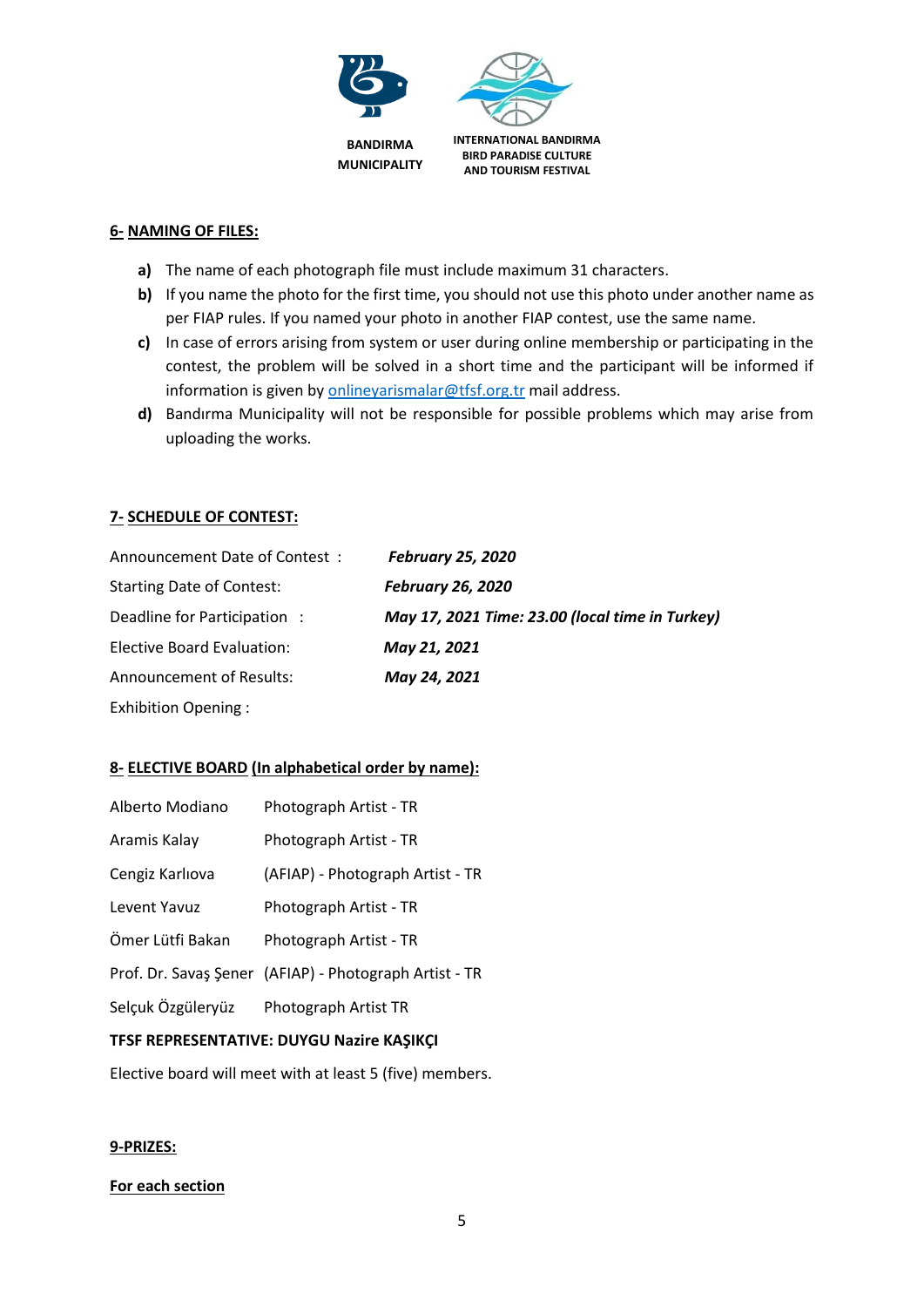

- 
- 
- 
- 
- a) First Prize **in Accord Contract Contract Contract Contract Contract Contract Contract Contract Contract Contract Contract Contract Contract Contract Contract Contract Contract Contract Contract Contract Contract Contrac**
- b) Second prize : 3.000 (three thousand) TL+ FIAP Silver medal
- c) Third Prize : 2.000 (two thousand) TL + FIAP Bronze medal
- d) 6 Honourable Mention : 1.000 (a thousand) TL
- 
- e) Exhibition (Maximum 50, no more tan 25%): 150 ( hundred and fifty) TL

(Prize money mentioned above is the net amount to be given after legal deductions).

# **10-COPYRIGHT (RIGHT OF USE):**

- a) The participant agrees in advance that his award-winning photographs, which are entitled to be exhibited, have been granted the right to use them in the publications of Bandırma Municipality and its affiliated towns provided that his/her name and name of the work are used. Accordingly, participant agrees that he / she has given permission/consent to Bandırma Municipality according to Law on Intellectual and Artistic Works and other relevant legislation for use of reproduction, processing, representation, public transmission rights and publishing rights of his/her works which are ranked. Right of use belongs to Bandırma Municipality and the photographer.
- b) For the works used in this way, work owner accepts, declares and undertakes irrevocable that he / she will not withdraw the consent given and prevent the use of the work as above and make any copyright or material, moral claims for this permission/consent.
- c) Those who submit their works to the contest are deemed to have declared and committed that the works belong to them. All permissions are considered to have been obtained by work owner. Bandırma Municipality does not accept any responsibility relating to permissions and copyrights regarding photographs of participants.
- d) All of the photographs submitted must be taken by contester. Entire legal responsibility of copyright infringements that may arise if the images of someone else are used in whole or in part belong to the participant.
- e) It is accepted that people who can be seen in the photographs to be sent to contest allow their photographs to be taken and submitted to a contest and to be published on internet and in printed publications. All responsibility of disputes which may arise due to aforementioned uses belongs to contester.
- f) Prizes specified in the specification will be sent by Bandırma Municipality to personal bank account / IBAN numbers which shall be notified in writing by beneficiaries. If beneficiary does not send his personal bank account / IBAN number and documents and information requested by Bandırma Municipality, prize will expire at the end of 1 (one) year from the Date of Result Announcement. In the event of a timeout, beneficiary may not have any request for awards, royalty or similar.
- g) Prize, exhibition area and photographs will be published on website of Bandırma Municipality [\(http://www.bandirma.bel.tr/\)](http://www.bandirma.bel.tr/) and TFSF [\(http://www.tfsfonayliyarismalar.org/](http://www.tfsfonayliyarismalar.org/) and